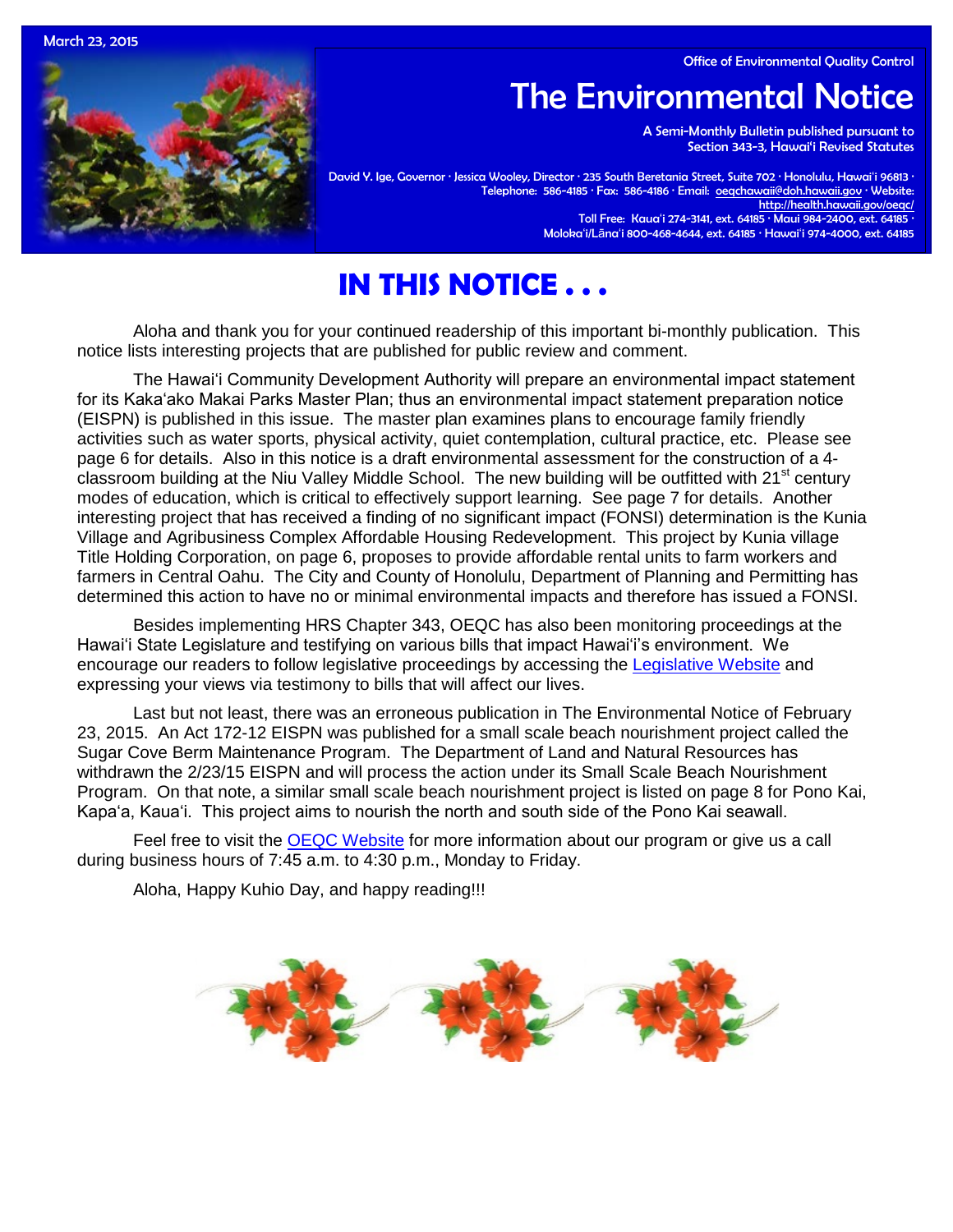## **TABLE OF CONTENTS**

|                            | <b>FRONT PAGE</b>                                                                                                                               |  |
|----------------------------|-------------------------------------------------------------------------------------------------------------------------------------------------|--|
|                            |                                                                                                                                                 |  |
|                            | <b>HAWAI'I (HRS 343)</b>                                                                                                                        |  |
| 4.                         | <b>MAUI (HRS 343)</b><br>2. Withdrawal of the February 23, 2015, Sugar Cover Berm Maintenance, Act 172-12, EISPN 3                              |  |
| 5.<br>6.<br>7.<br>8.<br>9. | O'AHU (HRS 343)<br>Kunia Village and Agribusiness Complex Affordable Housing Redevelopment 5(e) FEA (FONSI) 7                                   |  |
|                            | <b>SMALL SCALE BEACH NOURISHMENT APPLICATION</b>                                                                                                |  |
|                            | <b>SHORELINE NOTICES</b>                                                                                                                        |  |
|                            | <b>COASTAL ZONE MANAGEMENT NOTICES</b>                                                                                                          |  |
|                            | <b>NATIONAL ENVIRONMENTAL POLICY ACT (NEPA) NOTICE</b><br>Integrated Natural Resources Management Plan for Wake Island AFS, Kaua'i, Hawai'i and |  |
|                            | <b>FEDERAL NOTICES</b><br>1. Nomination of the Mō'ili'ili Japanese Cemetery, 2624 Kapiolani Blvd., Honolulu, No. 15000128 to the National       |  |
|                            |                                                                                                                                                 |  |

HRS 343, document<sup>\*</sup> count in this issue 5(b) – 04 5(e) – 05 (one withdrawal) \*(excluding administrative exemption declarations/lists)

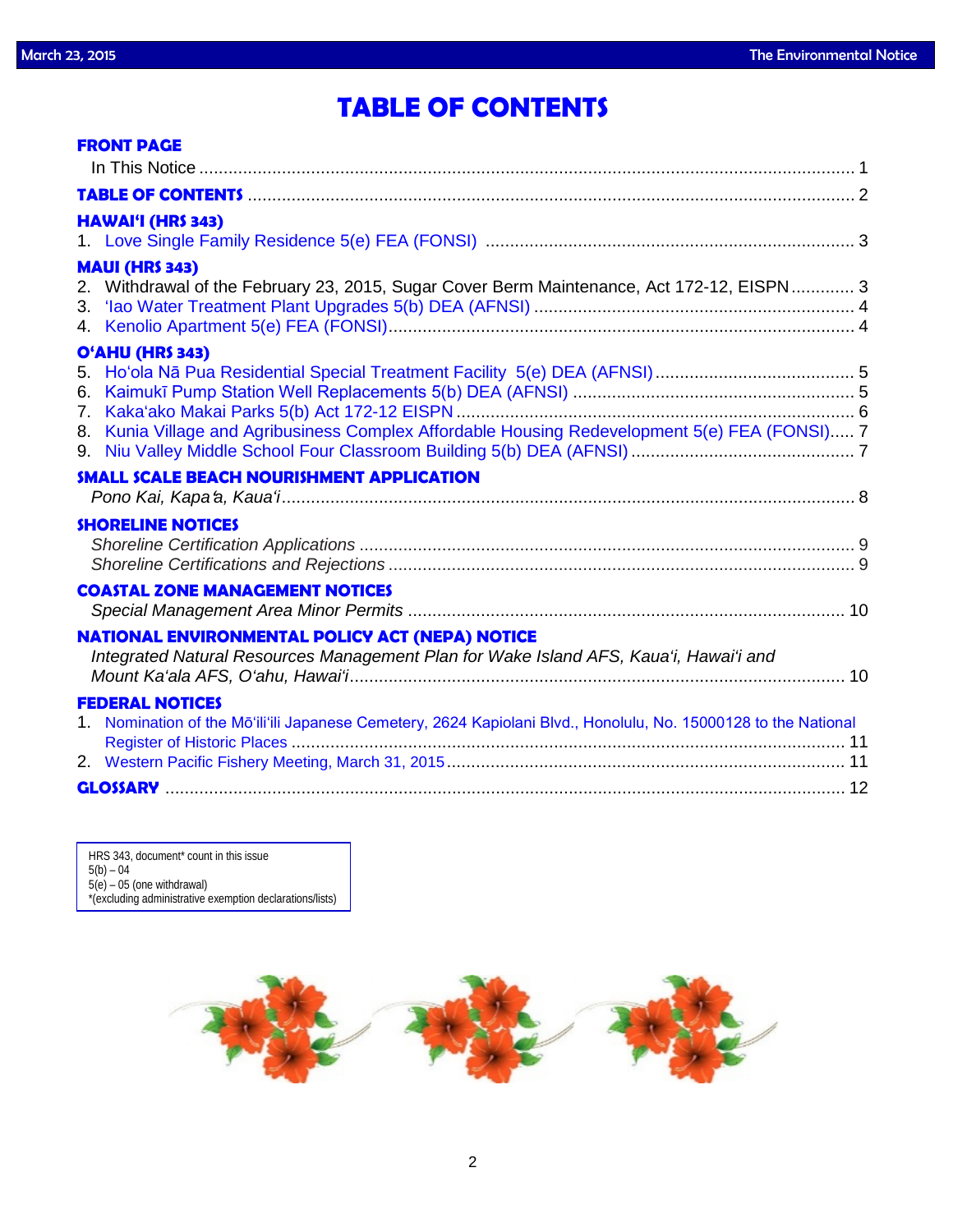### **HAWAI'I (HRS 343)**

### **1. [Love Single Family Residence 5\(e\) FEA \(FONSI\)](http://oeqc.doh.hawaii.gov/Shared%20Documents/EA_and_EIS_Online_Library/Hawaii/2010s/2015-03-23-HA-5E-FEA-Love-Single-Family-Residence.pdf)**

| Island:            | Hawai'i                                                                               |
|--------------------|---------------------------------------------------------------------------------------|
| <b>District:</b>   | Puna                                                                                  |
| TMK:               | $(3)$ 1-3-002:070<br>Mauna Kea                                                        |
| <b>Permits:</b>    | County of Hawai'i: Special Management Area Permit or<br>Hilo                          |
|                    | Kailua Kona<br>Exemption, Plan Approval and Grubbing, Grading, and                    |
|                    | Island of<br>Building Permits. State of Hawai'i: Conservation District<br>Hawai'i     |
|                    | Use Permit<br>Hawai'i Volcanoes                                                       |
| <b>Applicant:</b>  | National Park<br>Dr. Charles Love, 6000 University Avenue, Suite 350, West            |
|                    | Des Moines, IA 50266                                                                  |
| <b>Approving</b>   |                                                                                       |
| Agency:            | Office of Conservation and Coastal Lands, Department of                               |
|                    | Land and Natural Resources, Kalanimoku Building, 1151 Punchbowl Street, Room 131,     |
|                    | Honolulu, HI 96813. Contact: Samuel J. Lemmo, (808) 587-0377                          |
| <b>Consultant:</b> | Geometrician Associates, P.O. Box 396, Hilo, HI 96721. Contact: Ron Terry, (808) 969- |
|                    | 7090                                                                                  |
| <b>Status:</b>     | Finding of No Significant Impact Determination.                                       |

Dr. Charles Love seeks a Conservation District Use Permit (CDUP) to build a single-family residence related improvements to replace an existing residence on his 7.34-acre partially shoreline property, makai of County Highway 137. The proposed home would be 2,884 square feet with 3 bedrooms, 2  $\frac{1}{2}$ baths a family room and lanai. It will be set back a minimum of 71 feet from a pali (sea cliff) that marks the shoreline, approximately 25 feet above sea level, outside the flood zone. Other features include an Individual Wastewater System and a catchment water tank with capacity for water supply and fire flow.

Much of the lot was cleared many decades ago, which was followed by construction of a home and planting of an ornamental palm grove. The project would utilize the existing cleared area and would not intrude into these undisturbed areas, which support vegetation with some native elements. Except around the residence and driveway, existing vegetation will be left intact. No threatened or endangered plants are present, and impacts to endangered Hawaiian hoary bats and Hawaiian Hawks will be avoided through timing of vegetation removal and/or hawk nest survey. Archaeological and cultural surveys have determined that no historic properties or cultural features are practices are present. Land clearing and construction activities would occur over less than half an acre, which would produce minor short-term impacts mitigated by Best Management Practices.

### **MAUI (HRS 343)**

### **2. Withdrawal of the February 23, 2015, Sugar Cove Berm Maintenance Program, 5(e) Act 172-12 EISPN**

In the February 23, 2015, *Environmental Notice*, at page 4, the Office published notice of the Sugar Cove Berm Maintenance Program as an Act 172-12, Environmental Impact Statement Preparation Notice. Since then, the Department of Land and Natural Resources has decided to withdraw its Act 172-12 EISPN and treat this action only under the purview of the Small Scale Beach Nourishment Program.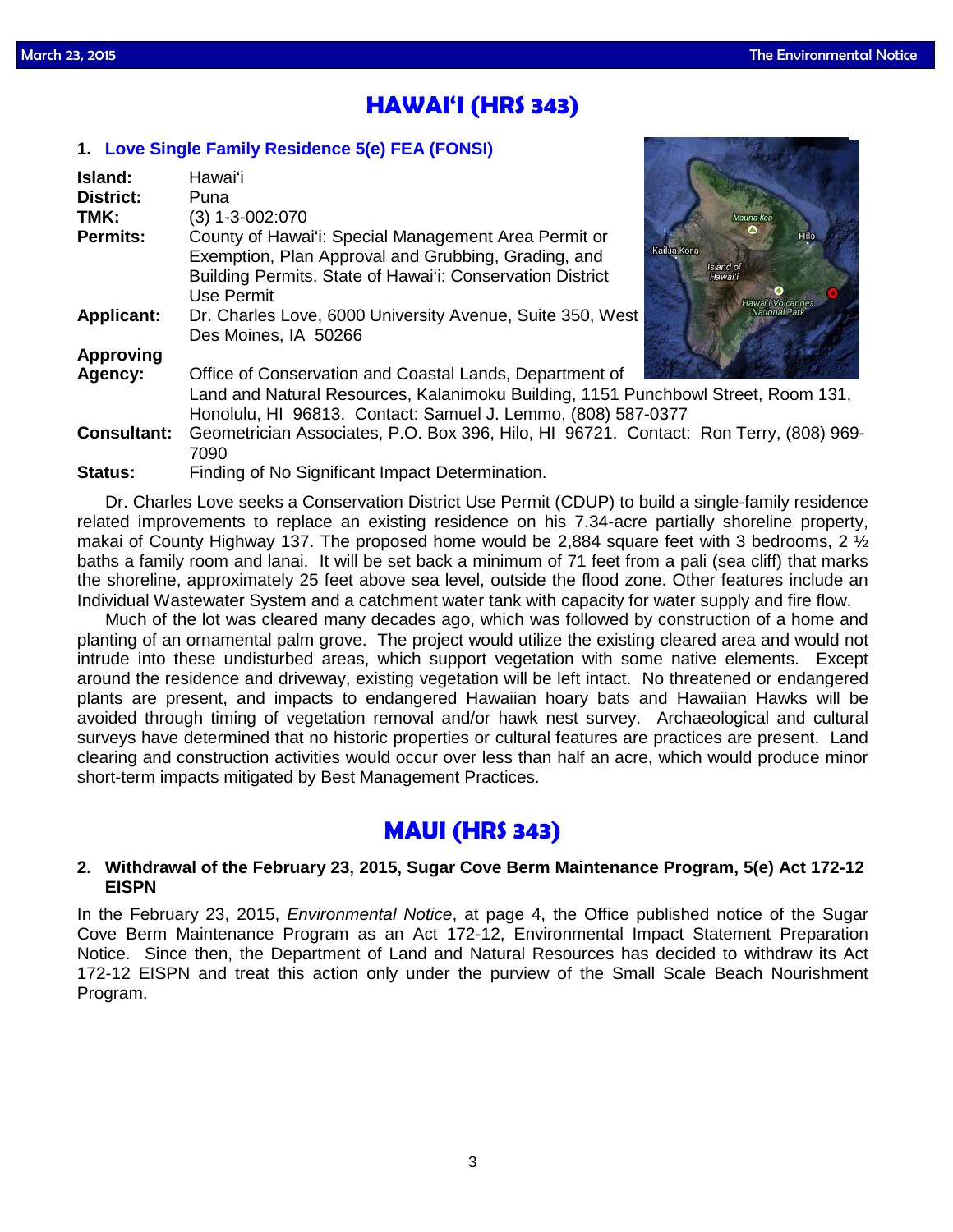### **3. ['Iao Water Treatment Plant Upgrades 5\(b\) DEA \(AFNSI\)](http://oeqc.doh.hawaii.gov/Shared%20Documents/EA_and_EIS_Online_Library/Maui/2010s/2015-03-23-MA-5B-DEA-Iao-Water-Treatment-Plant-Upgrades.pdf)**

| Island:                        | Maui                                                                                   |                                    |
|--------------------------------|----------------------------------------------------------------------------------------|------------------------------------|
| <b>District:</b>               | Wailuku                                                                                | <b>Maui Forest Reserve</b>         |
| TMK:                           | $(2)$ 3-5-001:067 (por.) and 091 (por.)                                                | <b>Sului</b><br>Lahaina<br>Makawao |
| <b>Permits:</b>                | Building Permit, Grading Permit, NPDES permit, and Project                             | Wailua<br>Maui                     |
|                                | District Development Applications, Phase II and III                                    | Kihei                              |
| <b>Proposing/Determination</b> |                                                                                        | pacific ocean                      |
| Agency:                        | County of Maui, Department of Water Supply, 200 South High                             | <b>Kaho'diavia</b>                 |
|                                | Street, 5 <sup>th</sup> Floor, Wailuku, HI 96793. Contact: Dave Taylor,                |                                    |
|                                | (808) 270-7816                                                                         |                                    |
| <b>Consultant:</b>             | Munekiyo & Hiraga, Inc., 305 High Street, Suite 104, Wailuku, HI 96793. Contact: Tessa |                                    |
|                                | Munekiyo Ng, (808) 983-1233                                                            |                                    |
| <b>Status:</b>                 | Statutory 30-day public review and comment period starts; comments are due by          |                                    |

April 22, 2015. Please send comments to the proposing/determination agency, and consultant.

The County of Maui, Department of Water Supply (DWS) proposes to replace/relocate the existing 'Iao Water Treatment Plant (WTP). The 'Iao WTP will be on West Alu Road near its intersection with 'Iao Valley Road and West Main Street on a portion (approximately 2.6 acres) of a parcel identified as Tax Map Key (TMK) (2) 3-5-001:067. Access to the site will be off West Alu Road through the adjacent parcel, TMK (2) 3-5-001:091. The currently vacant and undeveloped project site is owned by RCFC Kehalani LLC, lies adjacent to an existing Maui Electric Company, Ltd. (MECO) substation and the existing DWS's WTP and 3.0 million gallon 'Iao Tank site. The existing WTP produces approximately 1.7 million gallons per day (mgd) of treated water. The new WTP will produce approximately 3.2 mgd of treated water. Existing temporary membrane filtration units on the existing WTP site were initially sheltered within a large tent that has since been removed leaving the units exposed to the elements for a number of years. Therefore, replacement of the units was deemed necessary by DWS. Also, the water treatment production capacity needs to be increased to meet future projected population demands.

### **4. [Kenolio Apartment 5\(e\) FEA \(FONSI\)](http://oeqc.doh.hawaii.gov/Shared%20Documents/EA_and_EIS_Online_Library/Maui/2010s/2015-03-23-MA-5E-FEA-Kihei-Kenolio-Apartments.pdf)**

| Island:<br><b>District:</b><br>TMK:<br><b>Permits:</b> | Maui<br><b>Maui Forest Reserve</b><br>Makawao<br>Lahaina C Kahului<br>Makawao<br>(2) 3-9-001:157 and 158<br>Mau<br><b>K</b> <sub>me</sub><br>HRS Chapter 343 Compliance, Draft Environmental<br>pacific ocean<br>Assessment, Final Environmental Assessment, Maui<br>County 201H Affordable Housing Application permit,<br>taha olaw<br>Special Management Area (SMA) Permit Application,<br>Building Permit, Wastewater Discharge (Hookup) Permit, Grading and Grubbing Permit, |
|--------------------------------------------------------|----------------------------------------------------------------------------------------------------------------------------------------------------------------------------------------------------------------------------------------------------------------------------------------------------------------------------------------------------------------------------------------------------------------------------------------------------------------------------------|
|                                                        | NPDES Permit, Air Pollution Control Permit, Community Noise Permit, Easements for<br>Utilities, Drainage Approval                                                                                                                                                                                                                                                                                                                                                                |
| <b>Applicant:</b>                                      | Pacific West Communities, 430 East State Street, Suite 100, Eagle, ID 83616. Contact:<br>Shellan Rodriguez, (406) 531-0401                                                                                                                                                                                                                                                                                                                                                       |
| <b>Approving</b>                                       |                                                                                                                                                                                                                                                                                                                                                                                                                                                                                  |
| Agency:                                                | County of Maui, Department of Housing and Human Concerns, 2200 Main Street, Suite<br>546, Wailuku, HI 96793. Contact: Jo-Ann T. Ridao, (808) 270-7805                                                                                                                                                                                                                                                                                                                            |
| <b>Consultant:</b>                                     | Chris Hart and Partners, Inc., 115 North Market Street, Wailuku, HI 96793. Contact:<br>Jordan E. Hart, (808) 242-1955                                                                                                                                                                                                                                                                                                                                                            |
| Status:                                                | Finding of No Significant Impact Determination.                                                                                                                                                                                                                                                                                                                                                                                                                                  |

The proposed project is a 100% affordable multi-family apartments. The residential development will include construction of a total of 186 units with necessary supporting infrastructure. The development

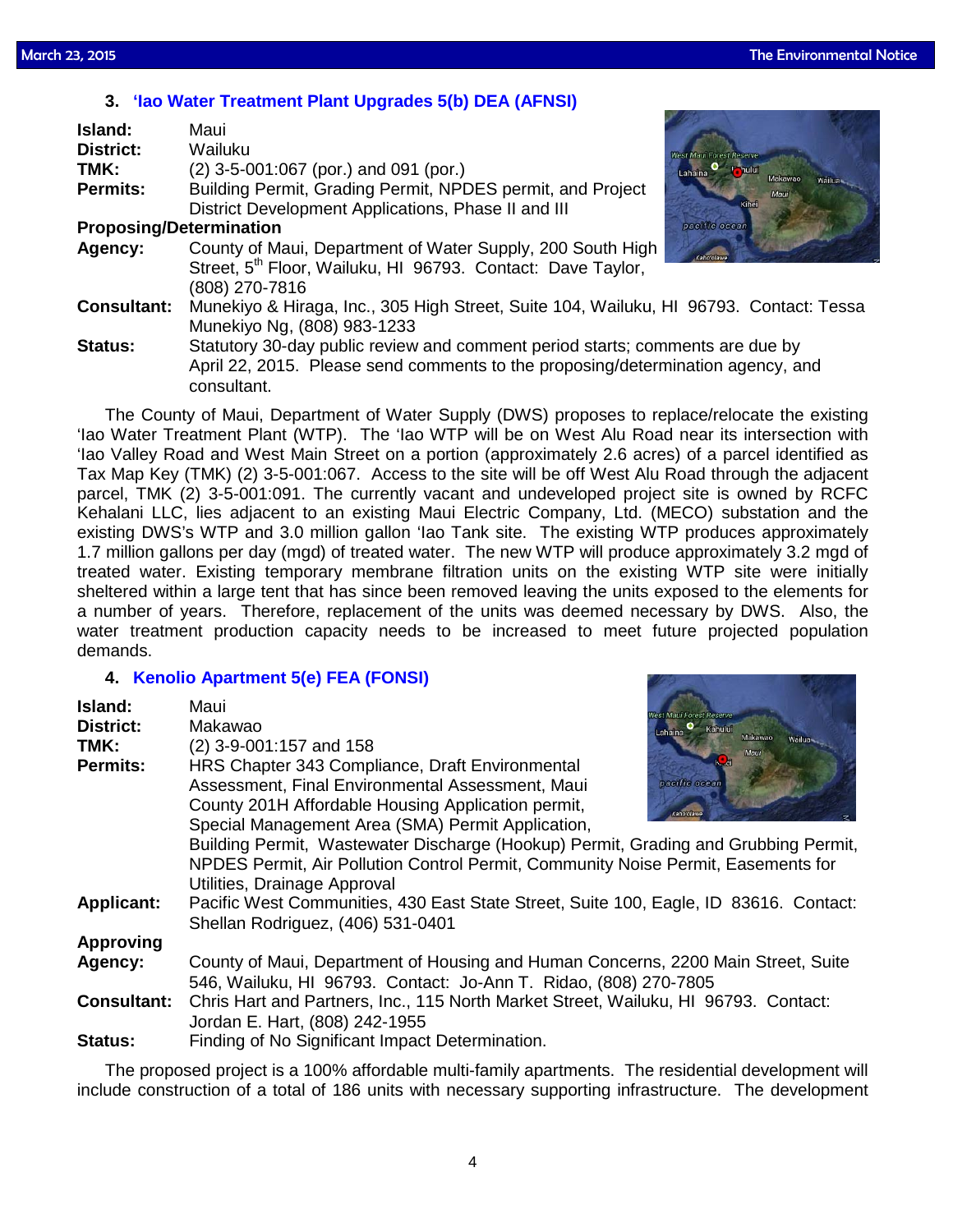will result in 63, 1-bedroom units, 100, 2-bedroom units and 23, 3-bedroom units. Onsite amenities will include a swimming pool, covered picnic area, and community building with laundry facility.

Associated infrastructure improvements include paved roadways; concrete curbs, gutters and sidewalks; onsite parking, drainage systems, water system, sewer system, underground utilities, irrigation well for landscape planting, and offsite roadway improvements along Kenolio Road fronting the project site.

In early consultation with the Department of Housing and Human Concerns it was made clear that affordable rental units are needed in Kihei. As previously stated the proposed project will provide 186 affordable rental units for Maui residents.

### **O'AHU (HRS 343)**

### **5. Ho'ola Nā Pua [Residential Special Treatment Facility 5\(e\) DEA \(AFNSI\)](http://oeqc.doh.hawaii.gov/Shared%20Documents/EA_and_EIS_Online_Library/Oahu/2010s/2015-03-23-OA-5E-DEA-Hoola-Na-Pua-Special-Treatment-Facility.pdf)**

| Island:            | Oʻahu                                                                               |                              |  |
|--------------------|-------------------------------------------------------------------------------------|------------------------------|--|
| <b>District:</b>   | Ko'olauloa                                                                          |                              |  |
| TMK:               | $(1)$ 5-8-001:051                                                                   |                              |  |
| Permits:           | Building and Conditional Use (major)                                                | Waialua<br>North Pacific     |  |
| <b>Applicant:</b>  | Ho'ola Nā Pua, 58-130 Kamehameha Highway, Hale'iwa,                                 | Wahiawa<br>Ocean             |  |
|                    | HI 96712. Contact: Jody Allione, (808) 347-3174                                     | Kahalu'u<br>Waianae<br>O'ahu |  |
| <b>Approving</b>   |                                                                                     | Kaneohe<br>Nanakuli Waipahu  |  |
| Agency:            | Department of Land and Natural Resources, 1151                                      | Kapolei<br>Honolulu          |  |
|                    | Punchbowl Street, Room 220, Honolulu, HI 96813.                                     |                              |  |
|                    | Contact: Barry Cheung, (808) 587-0419                                               |                              |  |
| <b>Consultant:</b> | North Shore Consultants, 2333 Kapi'olani Boulevard, Suite 3017, Honolulu, HI 96826. |                              |  |
|                    | Contact: Devin J. Robichaux, (808) 368-5352                                         |                              |  |
| <b>Status:</b>     | Statutory 30-day public review and comment period starts; comments are due by       |                              |  |
|                    | April 22, 2015. Please send comments to the applicant, approving agency, and        |                              |  |
|                    | consultant.                                                                         |                              |  |

Ho'ola Nā Pua is a non-profit organization dedicated to providing female child victims of sex trafficking with a therapeutic home capable of addressing the unique needs of children who have been sexually exploited. The proposed action is for renovation of the former Crawford Convalescent Home on the North Shore of Oahu for use as a special treatment facility to address the needs of female children who have been sexually abused. The existing building is well suited for the purpose, but it has been heavily vandalized over the past 6 months and will require complete internal renovation. Ho'ola Nā Pua will raise funds for construction and operation from both public and private sources. The facility will be the central location of the non-profit organization. In addition to internal renovations, the site will be fenced and substantial roof renovations will be completed. Architectural features of the building will be preserved. The property and its improvements are owned by the State of Hawaii and managed by the Department of Land and Natural Resources (DLNR). The requirement for an environmental assessment under HRS 343 is triggered by this use of State land, and DLNR has agreed to become the approving agency for this action.

Pending receipt of comments from agencies and interested parties, the approving agency anticipates a finding of no significant impact.

### **6. [Kaimukī Pump Station Well Replacements 5\(b\) DEA \(AFNSI\)](http://oeqc.doh.hawaii.gov/Shared%20Documents/EA_and_EIS_Online_Library/Oahu/2010s/2015-03-23-OA-5B-DEA-Kaimuki-Pump-Station-Well-Replacements.pdf)**

| Island:          | Oʻahu                                                                                                                               |
|------------------|-------------------------------------------------------------------------------------------------------------------------------------|
| <b>District:</b> | Honolulu                                                                                                                            |
| TMK:             | $(1)$ 2-7-30:012 and 055                                                                                                            |
| <b>Permits:</b>  | Well Construction, Pump Installation, NPDES, Noise, New<br>Drinking Water, Source, Discharge Well Effluent, Building<br>and Grading |

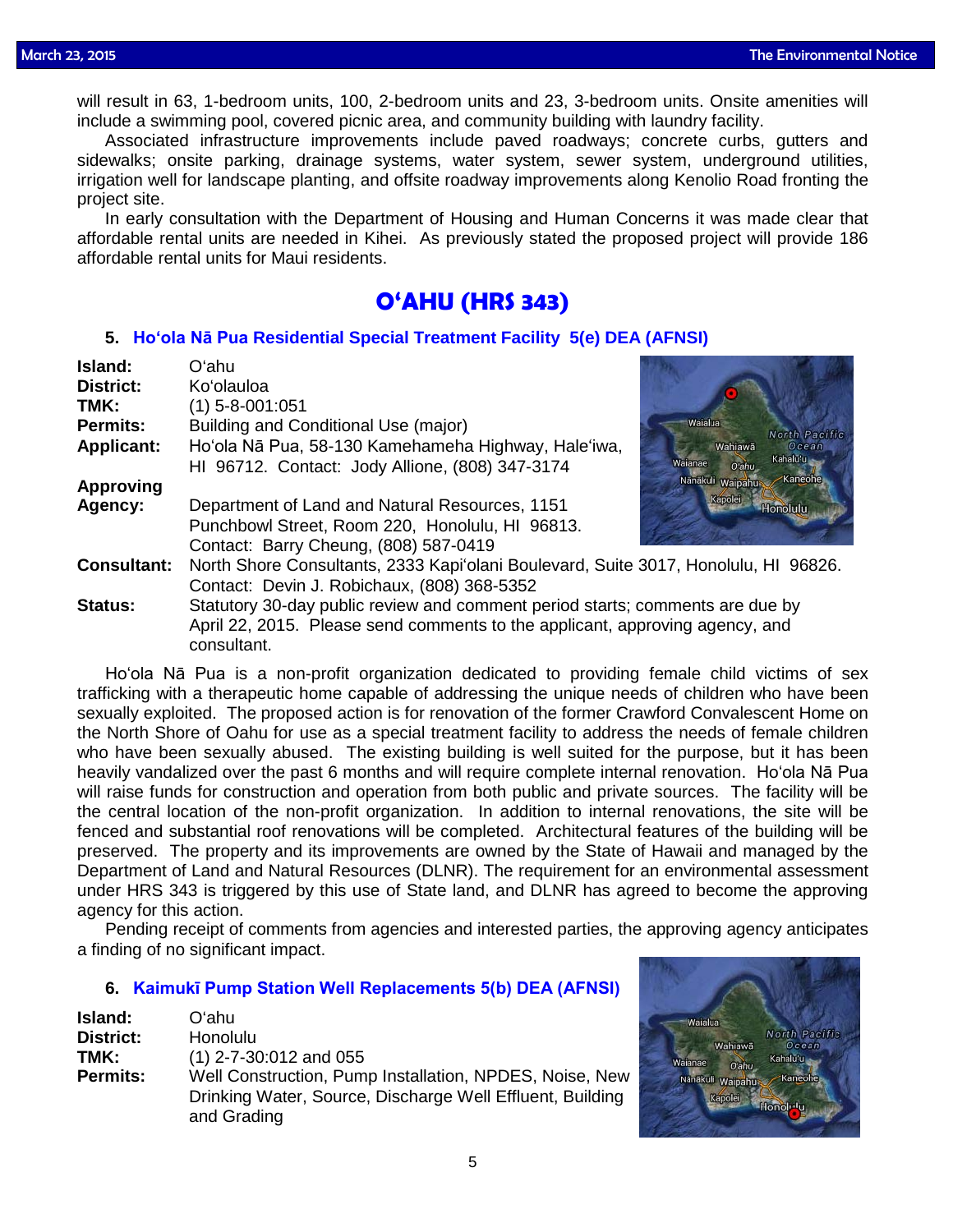### **Proposing/Determination**

| Agency: | Honolulu Board of Water Supply, 630 South Beretania Street, Honolulu, HI 96843. |
|---------|---------------------------------------------------------------------------------|
|         | Contact: Scot Muraoka, (808) 748-5942                                           |

**Consultant:** Belt Collins Hawaii LLC, 2153 North King Street, Suite 200, Honolulu, HI 96819. Contact: Jay Minoaka Kakela Stone, (808) 521-5361

**Status:** Statutory 30-day public review and comment period starts; comments are due by April 22, 2015. Please send comments to the proposing/determination agency and consultant.

The Honolulu Board of Water Supply (BWS) is proposing to replace eight (8) existing wells on the Kaimukī Pump Station Property, located at the corner of Kapahulu Avenue and Harding Avenue, with five (5) new wells and associated improvements. The new wells would be outfitted with submersible pumps and connected to on-site booster pumps for transmission of the pumped water to upland reservoirs for storage and distribution to BWS customers.

Aging and deterioration of the existing well casings and connecting pipes (suction piping system) have prompted BWS to move forward with this replacement effort. When the new wells are installed the old wells will be filled, capped, and inactivated. Additionally, security improvements would encompass the entire pump station property.

### **7. [Kaka'ako Makai Parks 5\(b\) Act 172-12 EISPN](http://oeqc.doh.hawaii.gov/Shared%20Documents/EA_and_EIS_Online_Library/Oahu/2010s/2015-03-23-OA-5B-EISPN-Kakaako-Makai-Parks-Active-Use-Facilities-Master-Plan.pdf)**

consultant.

| Island:<br><b>District:</b> | Oʻahu<br><b>Honolulu</b>                                                                                                                                                   |                                                                            |  |
|-----------------------------|----------------------------------------------------------------------------------------------------------------------------------------------------------------------------|----------------------------------------------------------------------------|--|
| TMK:                        | $(1)$ 2-1-060:008, $(1)$ 2-1-060:029, $(1)$ 2-1-060:030, $(1)$ 2-1-<br>060:007, (1) 2-1-059:023, (1) 2-1-059:024, (1) 2-1-059:025,                                         | Waialua<br>North Pacific<br>Wahiawā<br><b>Ocean</b><br>Kahalu'u<br>Waianae |  |
|                             | $(1)$ 2-1-059:026, $(1)$ 2-1-058:131 (por.)                                                                                                                                | $O'$ ahu<br>Nanakuli Waipahu<br>Kaneohe                                    |  |
| <b>Permits:</b>             | Amendment to the Kaka'ako Makai Area Plan, Amendment to<br>Chapter 15-23, HAR, HCDA Development Permit, Special<br>Management Area, NPDES Permit, Grading/Building Permits | Kapolei<br>Hor July                                                        |  |
|                             | <b>Proposing/Determination</b>                                                                                                                                             |                                                                            |  |
| Agency:                     | Hawai'i Community Development Authority, 547 Queen Street, Honolulu, HI 96813.<br>Contact: Anthony Ching, (808) 594-0300, Fax: (808) 587-0299                              |                                                                            |  |
| <b>Accepting</b>            |                                                                                                                                                                            |                                                                            |  |
| <b>Authority:</b>           | Governor, State Of Hawai'i, Hawai'i State Capitol, Honolulu, HI 96813. Contact: Mike<br>McCartney, (808) 586-0034                                                          |                                                                            |  |
| <b>Consultant:</b>          | PBR HAWAII & Associates, Inc., 1001 Bishop Street, Suite 650, Honolulu, HI 96813.<br>Contact: Tom Schnell, (808) 521-5631, Fax: (808) 523-1402                             |                                                                            |  |
| <b>Status:</b>              | Statutory 30-day public review and comment period starts; comments are due by<br>April 22, 2015. Please send comments to the proposing/determination agency and            |                                                                            |  |

An active use facilities master plan will be prepared for proposed improvements to the Kaka'ako Makai Parks (Kaka'ako Waterfront Park, Kaka'ako Gateway Park, and Kewalo Basin Park). The purpose of the Kaka'ako Makai Parks Active Use Facilities Master Plan is to propose a broad range of park improvements that will serve as the backdrop for sustainable, re-energized, active uses and enhanced gathering places within the Kaka'ako Makai Parks.

The primary objective of the master plan is to set forth a viable plan for park improvements that will encourage and support active uses. Active uses may include gathering with family and friends, recreation, water sports, physical activity, quiet contemplation, cultural practice or expression, experiential learning, nature viewing, and free expression.

Under the provisions of §343-5 (b), HRS, HCDA has determined, through its judgment and experience, that an environmental impact statement (EIS) is likely to be required for the master plan improvements to the Kaka'ako Makai Parks.

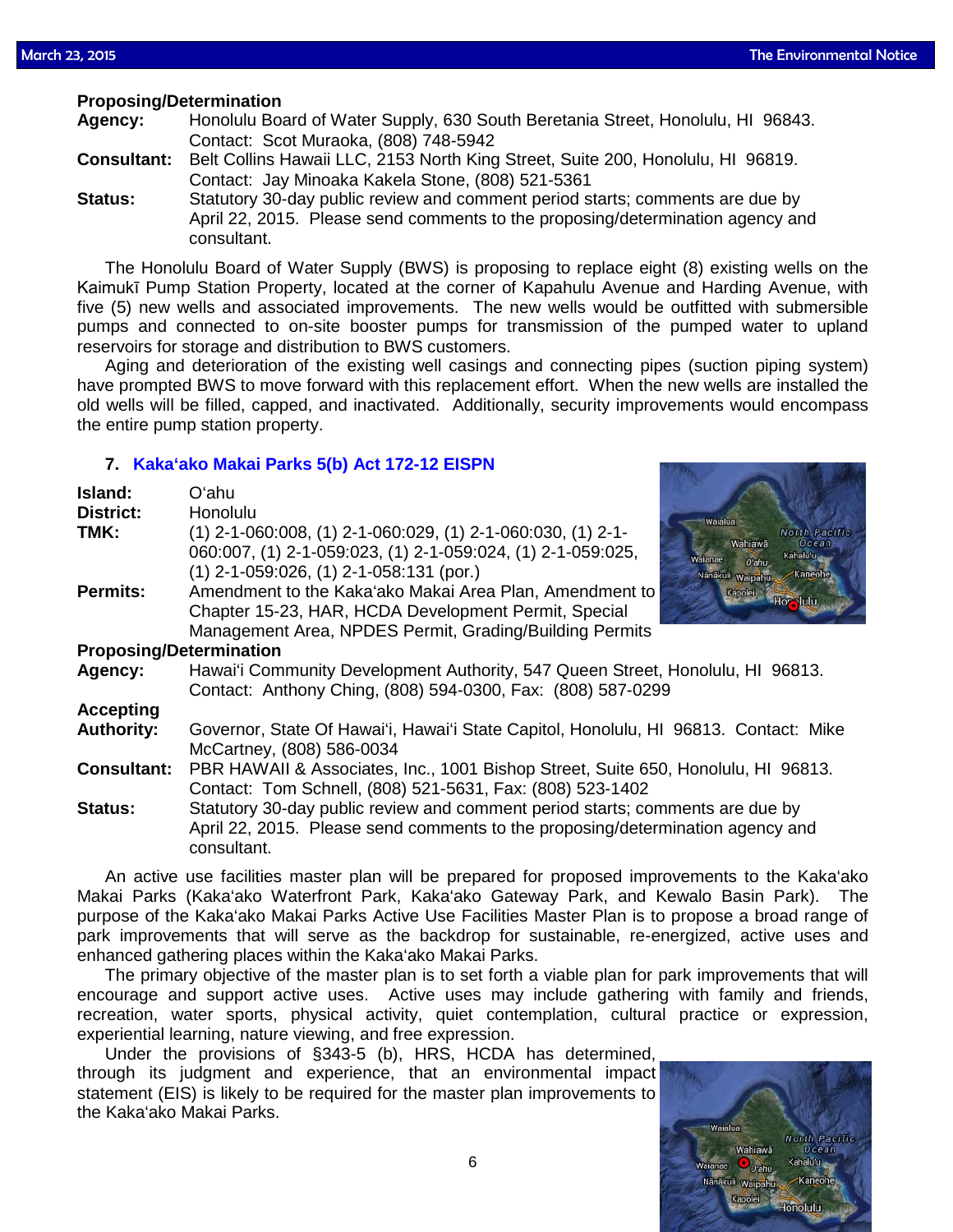**8. [Kunia Village and Agribusiness Complex Affordable Housing Redevelopment 5\(e\) FEA](http://oeqc.doh.hawaii.gov/Shared%20Documents/EA_and_EIS_Online_Library/Oahu/2010s/2015-03-23-OA-5E-FEA-Kunia-Village-and-Agribusiness-Complex-Affordable-Housing-Redevelopment.pdf)  [\(FONSI\)](http://oeqc.doh.hawaii.gov/Shared%20Documents/EA_and_EIS_Online_Library/Oahu/2010s/2015-03-23-OA-5E-FEA-Kunia-Village-and-Agribusiness-Complex-Affordable-Housing-Redevelopment.pdf)**

| Island:            | Oʻahu                                                                                                                                                                             |
|--------------------|-----------------------------------------------------------------------------------------------------------------------------------------------------------------------------------|
| District:          | 'Ewa                                                                                                                                                                              |
| TMK:               | (1) 9-2-005:023                                                                                                                                                                   |
| <b>Permits:</b>    | Hawai'i Revised Statutes Chapter 201H Exemptions                                                                                                                                  |
| <b>Applicant:</b>  | Kunia Village Title Holding Corporation, P.O. Box 100, Kunia, HI 96759. Contact: David<br>M. Robichaux,<br>(808) 368-5352                                                         |
| <b>Approving</b>   |                                                                                                                                                                                   |
| Agency:            | City and County of Honolulu, Department of Planning and Permitting, 650 South King<br>Street, 7 <sup>th</sup> Floor, Honolulu, HI 96813. Contact: Nelson Armitage, (808) 768-8016 |
| <b>Consultant:</b> | North Shore Consultants, 2333 Kapiolani Boulevard, Suite 3017, Honolulu, HI 96826.<br>Contact: David M. Robichaux, (808) 368-5352                                                 |
| <b>Status:</b>     | Finding of No Significant Impact Determination.                                                                                                                                   |

The Kunia Village is a former Del Monte Plantation Camp in Central O'ahu, Hawai'i. The Kunia Village Title Holding Corporation (KVTHC) has assumed ownership and operation of the village's housing and agribusiness infrastructure in order to provide affordable rental units to farm workers and farmers in Central O'ahu. The housing and commercial infrastructures in the village are only allowed on land in the AG-1 Restricted Agricultural Zoning District under a variance (Zoning Variance No. 2008/VAR-26, which was approved by the Director of the Department of Planning and Permitting on November 13, 2008) to the City and County of Honolulu's Land Use Ordinance. KVTHC intends to apply to the Honolulu City Council for exemptions to certain planning and zoning requirements as authorized by Hawai'i Revised Statutes (HRS) Chapter 201H. The requested exemptions will include height limits and setbacks, and would permit public service buildings to be located on land in the AG-1 Zoning District. The application made pursuant to HRS Chapter 201H will also seek to expand the allowable number of dwelling units in the village from 121 to 200 units in order to meet the growing demand for affordable housing for farm workers and farmers in Central O'ahu. HRS Chapter 343 compliance is triggered because the Kunia Village is located on both the State and National Historic Registers.

The Proposed Action is not anticipated to result in significant impacts to environmental resource areas. The implementation of standard Best Management Practices will ensure no significant impacts occur. The Proposed Action would have no indirect, secondary, or cumulative impacts to any environmental resource areas. A Finding of No Significant Impact has been issued.

### **9. [Niu Valley Middle School Four Classroom Building 5\(b\) DEA \(AFNSI\)](http://oeqc.doh.hawaii.gov/Shared%20Documents/EA_and_EIS_Online_Library/Oahu/2010s/2015-03-23-OA-5B-DEA-Niu-Valley-Middle-School-Four-Classrooms-Building.pdf)**

| Island:                        | Oʻahu                                                                             |                                   |
|--------------------------------|-----------------------------------------------------------------------------------|-----------------------------------|
| <b>District:</b>               | Honolulu                                                                          |                                   |
| TMK:                           | $(1)$ 3-7-003:067 and 010 (portion)                                               |                                   |
| <b>Permits:</b>                | ADA Accessibility; Sewer Connection Permits; Department                           | Waialua                           |
|                                | of Health Wastewater Permit; Grubbing, Grading and                                | North Pacific<br>Wahiawā<br>Ocean |
|                                | Stockpiling Permit; Building Permits (including electrical,                       | Kahalu'u<br>Waianae<br>O'ahu      |
|                                | plumbing, and civil)                                                              | Nanakuli Waipahu<br>Kaneohe       |
| <b>Proposing/Determination</b> | Kapolei<br><b>Honolulu</b>                                                        |                                   |
| Agency:                        | State of Hawai'i, Department of Education, P.O. Box 2360,                         |                                   |
|                                | Honolulu, HI 96804. Contact: Mitch Tamayori;                                      |                                   |
|                                | (808) 586-0876; Fax (808) 586-8223                                                |                                   |
| <b>Consultant:</b>             | PBR Hawaii & Associates, Inc., 1001 Bishop Street, Suite 650, Honolulu, HI 96813. |                                   |
|                                | Contact: Vincent Shigekuni; (808) 521-5631; Fax (808) 523-1402                    |                                   |
| <b>Status:</b>                 | Statutory 30-day public review and comment period starts; comments are due by     |                                   |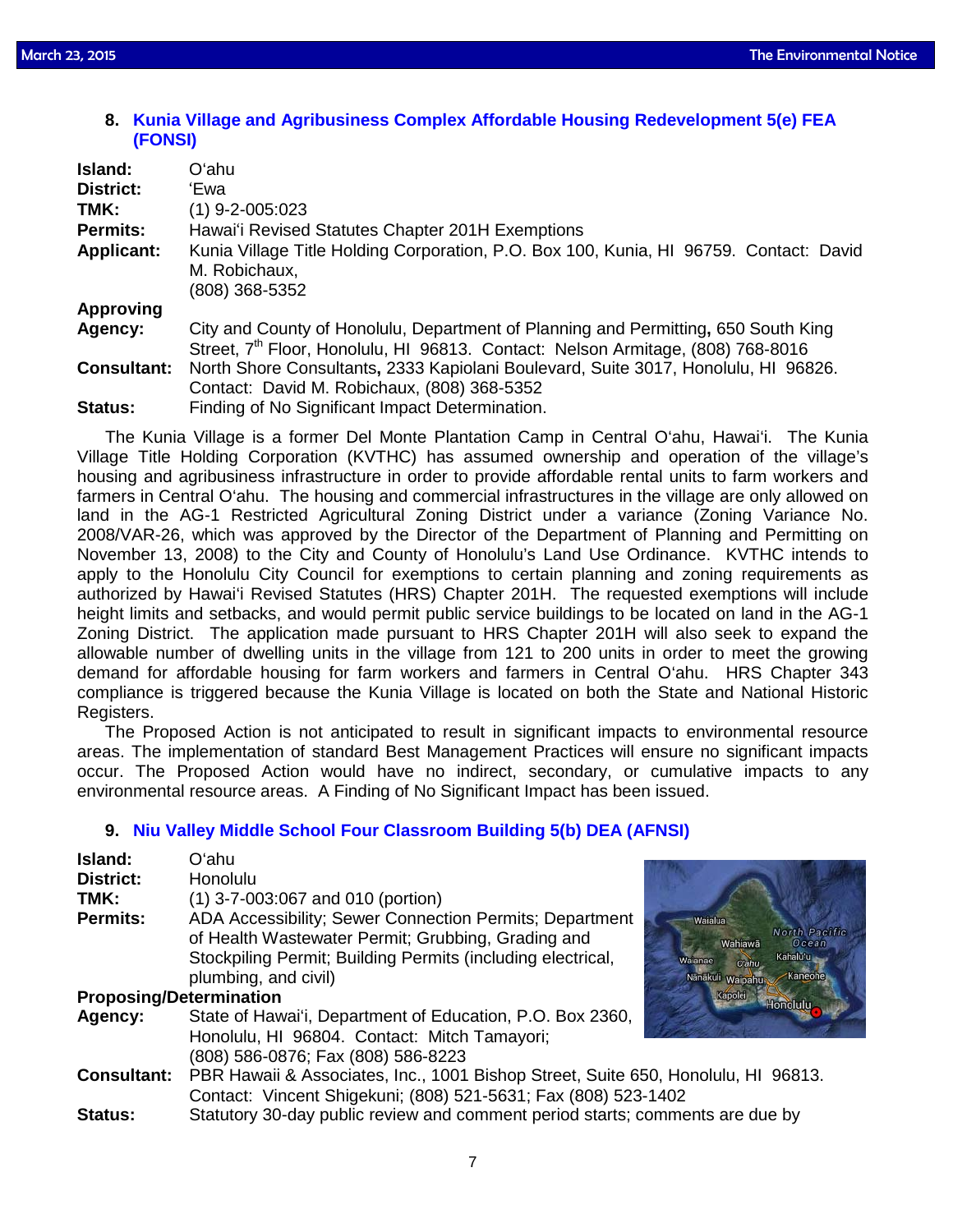April 22, 2015. Please send comments to the proposing/determination agency and consultant.

The Department of Education (DOE) is proposing to construct a new Four Classrooms for World Languages Building on the Niu Valley Middle School (NVMS) Campus. The proposed building would be located on City and County of Honolulu lands, immediately makai of the existing campus structures and parking lot, on open land.

NVMS, along with Kaiser High School offer the complex area an International Baccalaureate (IB) World Schools program. NVMS offers the Middle Years Program component of the IB program requiring the school to include World Languages in its curriculum. Currently, the world languages classes are held in two regular classrooms and a portion of an industrial arts classroom. The three classrooms used are not outfitted to support 21st century modes of education critical to effectively support learning. In order for the program to support current enrollments' progression into high school, additional classroom facilities are needed. The objective of this project is to address the current shortfall in classroom facilities to meet the requirements of the IB program. NVMS will be adding 4 classrooms and a faculty center to its campus without plans to increase enrollment.

The DOE anticipates construction will commence during March of 2016 at the earliest, if sufficient funds are appropriated to allow the project to go to bid. The project is estimated to be completed in 10 months. The total estimated cost for the design and construction will be approximately 7.35 million dollars.

### **SMALL SCALE BEACH NOURISHMENT APPLICATION**

### **1. Pono Kai, Kapaʻa**

| Island:<br><b>District:</b><br>TMK:<br><b>Permits:</b> | Kauaʻi<br>Kawaihau<br>$(4)$ 4-5-007:001 (seaward)<br>Conservation District Use Application - Small Scale Beach Nourishment Programmatic<br>Permit                                             |
|--------------------------------------------------------|-----------------------------------------------------------------------------------------------------------------------------------------------------------------------------------------------|
| <b>Applicant:</b>                                      | County of Kaua`i, Department of Public Works, Moikeha Building, 4444 Rice Street, Suite<br>275, Lihue, HI 96766. Contact: Douglas Haigh, (808) 241-4992                                       |
| <b>Approving</b>                                       |                                                                                                                                                                                               |
| Agency:                                                | State Department of Land and Natural Resources, Office of Conservation and Coastal<br>Lands, 1151 Punchbowl Street, Room 131, Honolulu, HI 96813. Contact: Samuel J.<br>Lemmo, (808) 587-0377 |
| <b>Consultant:</b>                                     | Oceanit, 828 Fort Street Mall, Suite 600, Honolulu, HI 96813. Contact: Cris Takushi,<br>(808) 531-3017                                                                                        |
| <b>Status:</b>                                         | Statutory 30-day public review and comment period starts; comments are due by<br>April 22, 2015. Address comments to the applicant with copies to the approving agency,<br>and consultant.    |

Pono Kai is located on the east shore of Kaua'i in the Kapa'a area at the southern end of a beach bounded by rock groins of Mo'ikeha and Waika'ea Stream channels. The purpose of the project is to nourish the beach on the north and south sides of the Pono Kai seawall. The applicant plans to place up to 5,000 cubic yards, in total, of beach-quality sand on the shoreline over a 10-year project to maintain the beach system and address public safety concerns. The beach has been subject to a longterm trend of erosion and beach loss. Sand will be placed above the high water mark and is not to be placed directly in the ocean. As such, impacts are expected to be limited to the construction activities associate with delivery, placing, and grading sand.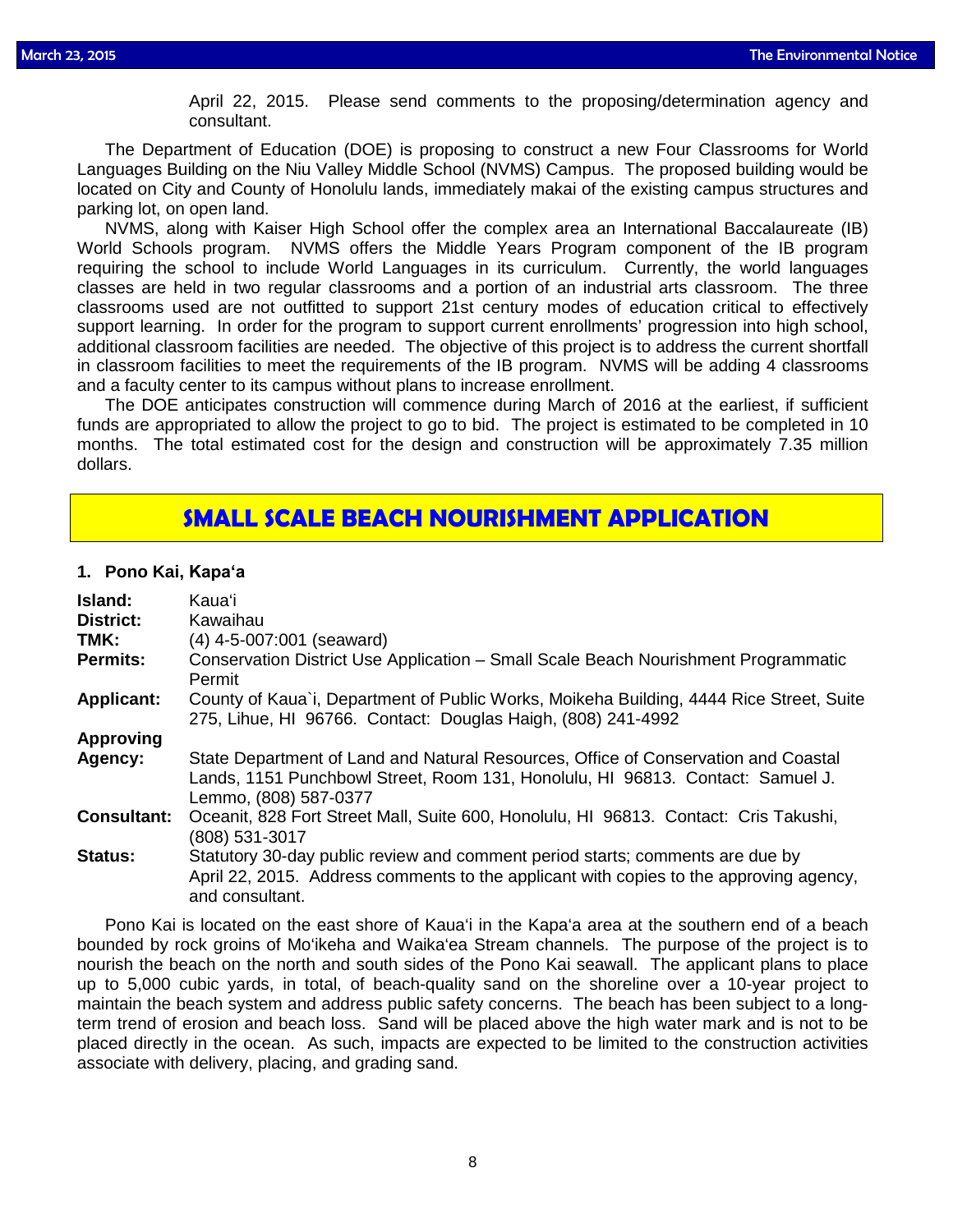## **SHORELINE NOTICES**

### **Shoreline Certification Applications**

The shoreline certification applications below are available for review at the Department of Land and Natural Resources Offices on Kauaʻi, Hawaiʻi, Maui, and Honolulu, 1151 Punchbowl Street, Room 220 (HRS 205A-42 and HAR 13-222-12). All comments shall be submitted in writing to the State Land Surveyor, 1151 Punchbowl Street, Room 210, Honolulu, Hawai'i 96813 and postmarked no later than 15 calendar days from the date of the public notice of the application. For more information, call Ian Hirokawa at (808) 587-0420.

| File No. | Date    | Location                                                                                                                                                                                                            | <b>Applicant/Owner</b>                                                                     | TMK                                                          |
|----------|---------|---------------------------------------------------------------------------------------------------------------------------------------------------------------------------------------------------------------------|--------------------------------------------------------------------------------------------|--------------------------------------------------------------|
| OA-1642  | 2/25/15 | Lot 100 as shown on Map 11 of Land Court Consolidation<br>23 situate at Kaipapu, Koolauloa, Oahu<br>Address: 54-245 Kaipapau Loop<br>Purpose: Building setback purposes                                             | Jaime F. Alimboyoguen/ Gary<br>Allison                                                     | 5-4-012:046                                                  |
| OA-1643  | 2/25/15 | Lots 1 and 2 of Evershine VIII Tract File Plan 2271 Lot 4-A<br>and Lot 5 of Portlock Subdivision No. 2 File Plan 2193<br>situate at Maunalua, Honolulu, Oahu<br>Address: 525 Portlock Road<br>Purpose: Construction | Sam O. Hirota, Inc./<br>Evershine II LP                                                    | 3-9-026:044,<br>045, 047, 048                                |
| OA-1644  | 3/3/15  | Shoreline fronting a portion of Kapiolani Regional Park<br>situate at Waikiki, Honolulu, Oahu<br>Address: Various<br>Purpose: Seawall repair                                                                        | Park Engineering/ City and<br>County of Honolulu,<br>Department of Parks and<br>Recreation | 3-1-030:001 &<br>003 (por.); $3-1-$<br>031:004, 005 &<br>006 |
| OA-1645  | 3/5/15  | Lot 17 Land Court Application 1596 situate at Wailupe,<br>Waikiki, Oahu<br>Address: 328 Wailupe Circle<br>Purpose: Setback purposes                                                                                 | Austin, Tsutsumi &<br>Associates, Inc./ Wilton A. &<br>Christina D. Doane                  | 3-6-001:017                                                  |
| MA-605   | 3/2/15  | Lot 44 Land Court Application 1744 (Map 10) "Hale<br>Kaanapali Condo" situate at Hanakaoo, Honokawai,<br>Kaanapali, Lahaina, Maui<br>Address: 45 Kai Ala Drive<br>Purpose: Building permit purposes                 | Arthur P. Valencia/ Hale<br>Kaanapali AOAO                                                 | 4-4-006:011                                                  |

### **Shoreline Certifications and Rejections**

The shoreline notices below have been proposed for certification or rejection by the Department of Land and Natural Resources (HRS 205A-42 and HAR 13-222-26). Any person or agency who wants to appeal shall file a notice of appeal in writing with DLNR no later than 20 calendar days from the date of this public notice. Send the appeal to the Board of Land and Natural Resources, 1151 Punchbowl Street, Room 220, Honolulu, Hawai'i 96813.

| File No.      | <b>Proposed/Rejected</b>                   | Location                                                                                                                                                                                                                                                            | <b>Applicant/Owner</b>                                      | <b>TMK</b>                         |
|---------------|--------------------------------------------|---------------------------------------------------------------------------------------------------------------------------------------------------------------------------------------------------------------------------------------------------------------------|-------------------------------------------------------------|------------------------------------|
| OA-1605       | <b>Proposed Shoreline</b><br>Certification | Lots 1120 to 1123, inclusive (Map 129); 475 (Map 68);<br>1271-A and 1217-B (Map 172); 529-A and 529-B (Map<br>76); 160-A (Map 66) of Land Court Application 1095<br>situate at Kahuku, Koolauloa, Oahu<br>Address: 57-091 Kamehameha Highway<br>Purpose: Permitting | Ryan M. Suzuki/ Turtle Bay<br>Resort. LLC                   | $5-6-003$ ; $5-7-$<br>001; 5-7-006 |
| MA-583        | <b>Proposed Shoreline</b><br>Certification | Lot 3 Olowalu Makai Komohana Subdivision situate<br>Olowalu, Lahaina, Maui<br>Address: 69 Kuahulu Place<br>Purpose: Building permit                                                                                                                                 | Arthur P. Valencia/<br>Golestani Family Trust               | 4-8-003:121                        |
| MA-582        | Rejection                                  | Lot 43 of the Waiohuli-Keokea Beach Lots, Second<br>Series situate at Waiohuli-Keokea, Kihei, Wailuku,<br>Maui<br>Address: 1690 Halama Street<br>Purpose: N/A                                                                                                       | Akamai Land Surveying,<br>Inc./ Garry Weber                 | 3-9-011:007                        |
| <b>HA-487</b> | Rejection                                  | Portion of R.P. 4497 and L.P. 8177, L.C. Aw. 8559,<br>Apana 5 to C. Kanaina situate at Kapoho, Puna, Island<br>of Hawaii<br>Address: Alapai Point Road<br>Purpose: Determine setback for proposed new<br>dwelling                                                   | Wayne A. Subica, Jr./ Mark<br>Bernard and Janet Rugg<br>Lew | 1-4-027:011,<br>012 & 028          |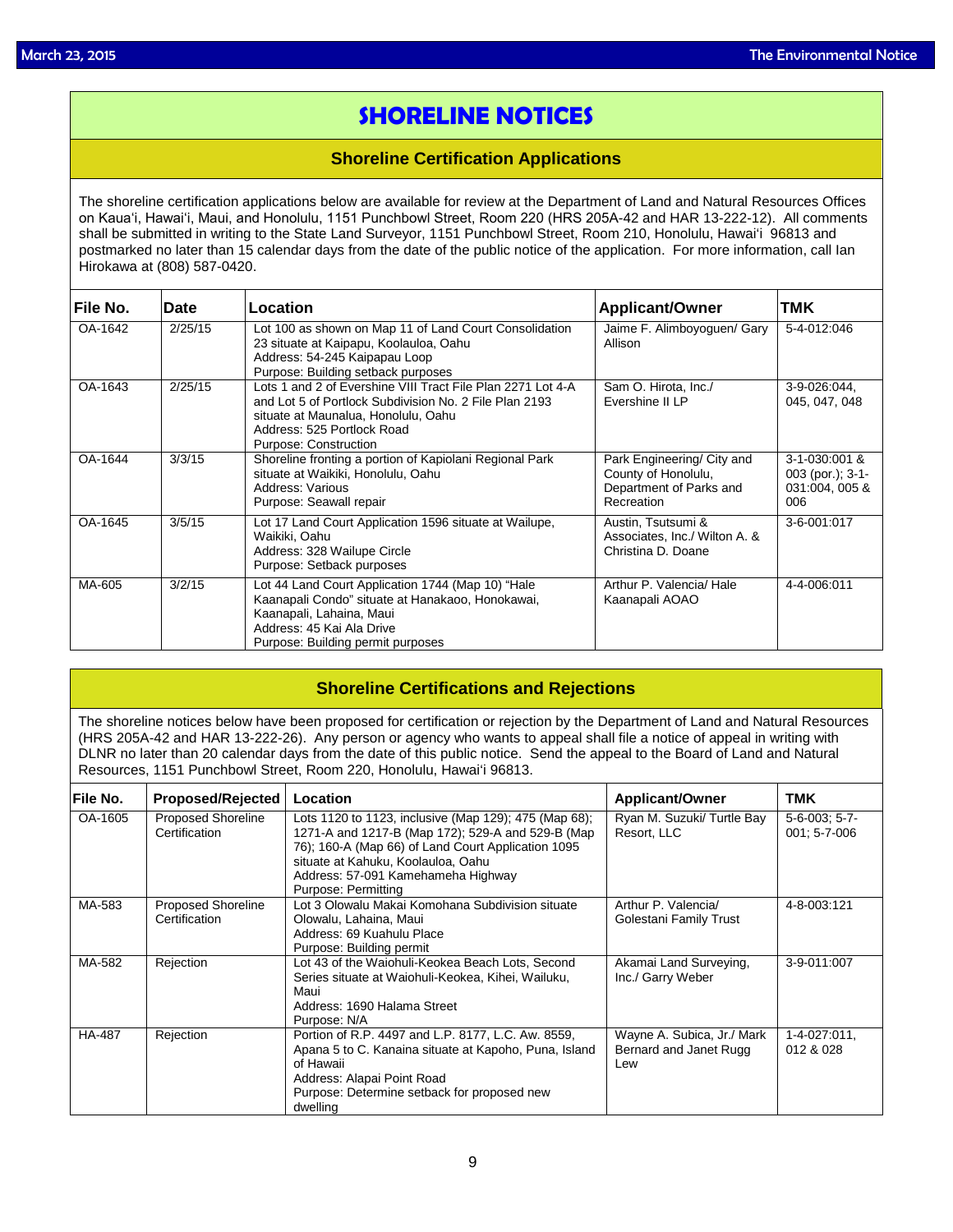### **COASTAL ZONE MANAGEMENT NOTICES**

### **Special Management Area (SMA) Minor Permit**

The SMA Minor permit below has been approved (HRS 205A-30). For more information, contact the county/state Planning Department. Honolulu (768-8014); Hawaiʻi (East 961-8288, West 323-4770); Kauaʻi (241-4050); Maui (270-7735); Kakaʻako or Kalaeloa Community Development District (587-2841).

| <b>Location (TMK)</b>                           | <b>Description (File No.)</b>                                                                                                                                              | <b>Applicant/Agent</b>                                                           |
|-------------------------------------------------|----------------------------------------------------------------------------------------------------------------------------------------------------------------------------|----------------------------------------------------------------------------------|
| Hawai'i: South Kohala (6-6-002: 035<br>and 041) | Install Photovoltaic Panels and Related Equipment; Replace<br>and Retrofit Electrical Lighting; Construct and Secure<br>Enclosures and Appurtenant Structures (SMM 15-327) | Division of State Parks, Department<br>of Land and Natural Resources             |
| Kaua'i: Hanalei (5-4-004: 009 and<br>(010)      | Authorizing Remedial Grubbing and Grading Work on Canal<br>(SMA(M)-2015-18)                                                                                                | William F. Mowry Trust                                                           |
| Kaua'i: Hanalei (5-4-004: 010)                  | Authorizing Re-drilling of Existing Water Well (SMA(M)-2015-22)                                                                                                            | William F. Mowry Trust                                                           |
| Kaua'i: Poipu (2-6-007: 029)                    | Authorizing Construction of a New Single Car Garage (SMA(M)-<br>$2015 - 25$                                                                                                | Polli C. Oliver                                                                  |
| Maui: (3-8-025: 008 and 009)                    | Maui Full Gospel Church (SM2 20140021)                                                                                                                                     | Hankyu Kim                                                                       |
| Maui: Lahaina (4-3-010: 009)                    | Reinforce Shoreline Protection (SM2 20140143)                                                                                                                              | Allana Buick & Bers, Inc.                                                        |
| Maui: Paia (2-6-005: 105)                       | ADA Restrooms and Improvements (SM2 20150013)                                                                                                                              | Department of Parks and<br>Recreation, County of Maui                            |
| Maui: (4-6-028: 025)                            | Dwelling Addition and Alteration: Unit #225-1 (SM2 20150014)                                                                                                               | Medina, David W. & Catherine Trust                                               |
| Maui: (3-8-007: 001)                            | Keopuolani Park Ballfield #4 Lights (SM2 20150015)                                                                                                                         | Department of Parks and<br>Recreation, County of Maui                            |
| O'ahu: Haleiwa (6-2-003: 002 and<br>037)        | Former Chevron Gas Station - Excavation and Removal of<br>Petroleum and Other Metals from the Soil (2015/SMA-9)                                                            | <b>Chevron Environmental</b><br>Management Company / ARCADIS<br>$U.S.$ Inc.      |
| O'ahu: Waiau (9-8-003: 001)                     | HECO Waiau Generating Station - Prefabricated Battery<br>Enclosures (2015/SMA-10)                                                                                          | Hawaiian Electric Company (HECO)<br>Richard Matsunaga & Associates<br>Architects |

### **NATIONAL ENVIRONMENTAL POLICY ACT (NEPA) NOTICE**

- **Project: Integrated Natural Resources Management Plan (INRMP) for Wake Island Air Field; Kōke'e Air Force Station (AFS), Kaua'i, Hawai'i; and Mount (Mt.) Ka'ala AFS, O'ahu, Hawai'i.**
- **Island(s):** Kaua'i, O'ahu

| District: |  | Waimea, Wai'ānae |
|-----------|--|------------------|
|-----------|--|------------------|

**TMK:**

**Permits:** N/A

```
Applicant / Proposing
```
**Agency:** U.S. Air Force, 611th Civil Engineer Squadron/CEIE, 10471 20th Street, Suite 324, JBER, AK 99506-2201. Contact: Joel Helm, (907) 552-5230, Email: [WakeINRMP@eaest.com](mailto:WakeINRMP@eaest.com)

**Approving**

- **Agency:** Pacific Air Forces Regional Support Center (PRSC), 10471 20th Street, Suite 324, JBER, AK 99506-2201. Contact: Joel Helm, (907) 552-5230, Email: [WakeINRMP@eaest.com](mailto:WakeINRMP@eaest.com) **Consultant:** EA Engineering, Science, and Technology, Inc., PBC, 1001 Army Drive, Suite 103,
- Barrigada, GU 96913-1402. Contact: Shannon R. Cauley
- **Status:** Comment period: 30 days Comment period deadline: 22 April 2015 Send comments to: [WakeINRMP@eaest.com](mailto:WakeINRMP@eaest.com)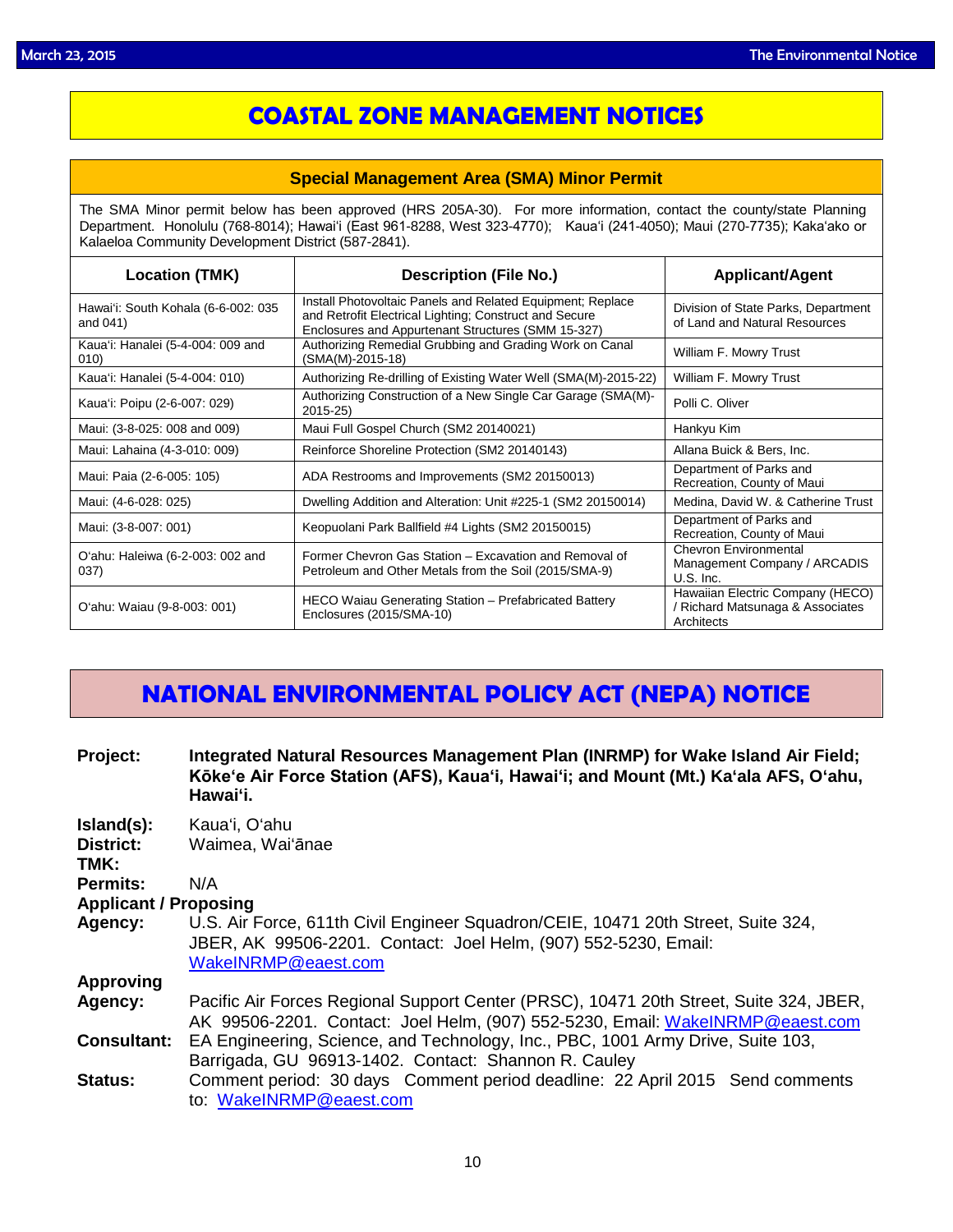The purpose of the INRMP is to chart a course for natural resources management on Wake Island Air Field; Kōke'e AFS, Kaua'i, Hawai'i; and Mt. Ka'ala AFS, O'ahu, Hawaiˋi. The INRMP was prepared in accordance with the Sikes Act Improvement Act as amended through 2013; Air Force Instruction 32-7064, *Integrated Natural Resources Management*; and Air Force Policy Directive 32-70, *Environmental Quality*.

The INRMP was developed using an interdisciplinary approach in which information was gathered from a variety of organizations and federal and state agencies. A group of stakeholders was formed, which included key installation personnel and representatives from U.S. Fish and Wildlife Service, National Oceanic and Atmospheric Administration, and the Hawai'i Department of Land and Natural Resources provided input on the development of the INRMP. Their perspectives allowed for an accurate portrayal of the status and management needs of local ecosystems, balanced against the requirement for the installations to accomplish their mission(s) at the highest possible level of efficiency. As a result, the probable effects of installations operations on the surrounding natural resources were projected, allowing for the development of possible operational alternatives that could result in lessening impacts on the environment.

Documents can be accessed at<http://eaest.com/INRMP.php> for downloading and review.

### **FEDERAL NOTICES**

### **1. Nomination of the Mō'ili'[ili Japanese Cemetery, 2624 Kapi'olani Blvd., Honolulu,](http://www.gpo.gov/fdsys/pkg/FR-2015-03-17/pdf/2015-06025.pdf) No. 15000128 [to the National Register of Historic Places](http://www.gpo.gov/fdsys/pkg/FR-2015-03-17/pdf/2015-06025.pdf)**

Nominations for the above property being considered for listing or related actions in the National Register were received by the National Park Service before February 21, 2015. Pursuant to section 60.13 of 36 CFR part 60, written comments are being accepted concerning the significance of the nominated properties under the National Register criteria for evaluation. Comments may be forwarded by United States Postal Service, to the National Register of Historic Places, National Park Service, 1849 C St. NW., MS 2280, Washington, DC 20240; by all other carriers, National Register of Historic Places, National Park Service, 1201 Eye St. NW., 8th floor, Washington, DC 20005; or by fax, 202–371–6447. Written or faxed comments should be submitted by April 1, 2015. Before including your address, phone number, email address, or other personal identifying information in your comment, you should be aware that your entire comment—including your personal identifying information—may be made publicly available at any time. While you can ask us in your comment to withhold your personal identifying information from public review, we cannot guarantee that we will be able to do so. Dated: February 27, 2015 (see, 80 F.R. 13888, March 17, 2015).

### **2. [Western Pacific Fishery Meeting, March 31, 2015](http://www.gpo.gov/fdsys/pkg/FR-2015-03-18/pdf/2015-06200.pdf)**

The Western Pacific Fishery Management Council (Council) will hold a meeting of its Scientific and Statistical Committee (SSC) subcommittee to review and discuss the revisions of false killer whale stock boundaries and bycatch proration method for incidental take in the Hawaii longline fishery. DATES: The SSC subcommittee meeting will be held on March 31, 2015 at 1 p.m. ADDRESSES: The SSC subcommittee meeting will be held at the Council office, 1164 Bishop Street, Suite 1400, Honolulu, HI 96813; telephone: (808) 522–8220. FOR FURTHER INFORMATION CONTACT: Kitty M. Simonds, Executive Director; telephone: (808) 522–8220 (see, 80 F.R. 14094, March 18, 2015)